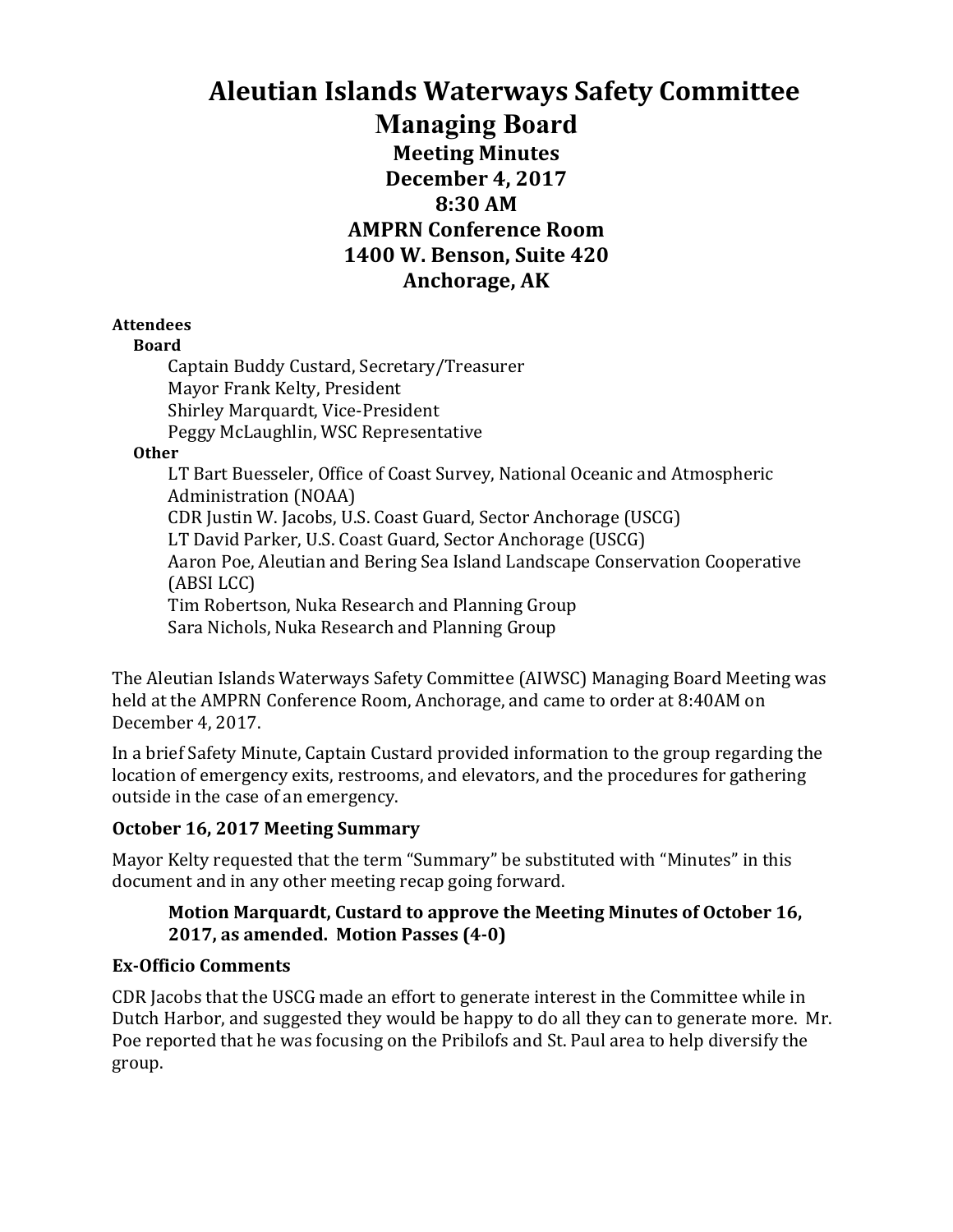#### **Committee Membership Selections**

Motion Marquardt, McLaughlin to amend the AIWSC Charter, Section 5.1 **Voting Membership to create seat u) "Vessel Monitoring and Tracking" under Others, and to amend Section 5.2 Non-voting Membership by removing Marine Exchange of Alaska from the list. Motion Passes (4-0)** 

The group discussed the Committee seats as they pertain to those who applied and the vacancies remaining from a lack of applicants.

#### **Motion Marquardt, McLaughlin to appoint the AIWSC Committee Members as listed below:**

| (b) Commercial Fishing - Catcher Vessels<br>>125ft, Primary | Chris Woodley          |
|-------------------------------------------------------------|------------------------|
| (d) Passenger Vessels, Primary                              | Steven Gabelein        |
| (h) Assist Tugs (docking, rescue),<br>Primary               | Chris Iszler           |
| (k) Oil Spill Response, Primary                             | <b>Matt Melton</b>     |
| (k) Oil Spill Response, Alternate                           | <b>Thomas Tunnel</b>   |
| (m) Salvage, Primary                                        | <b>Todd Duke</b>       |
| (n) Alaska Native Interest, Primary                         | <b>Thomas Robinson</b> |
| (o) Conservation Organizations, Primary                     | <b>Andrew Hartsig</b>  |
| (p) Marine Pilots, Primary                                  | Captain David Arzt     |
| (q) Ship's Agents, Primary                                  | Andrew J. Mew          |
| (r) Subsistence User, Primary                               | Karen Pletnikoff       |
| (s) AIWSC Managing Board, Primary                           | Peggy McLaughlin       |
| (s) AIWSC Managing Board, Alternate                         | Captain Buddy Custard  |
| (t) At Large, Primary                                       | Leslie Pearson         |
| (t) At Large, Alternate                                     | Melissa Good           |
| (u) Vessel Monitoring and Tracking                          | Captain Ed Page        |

**Motion Passes (4-0)**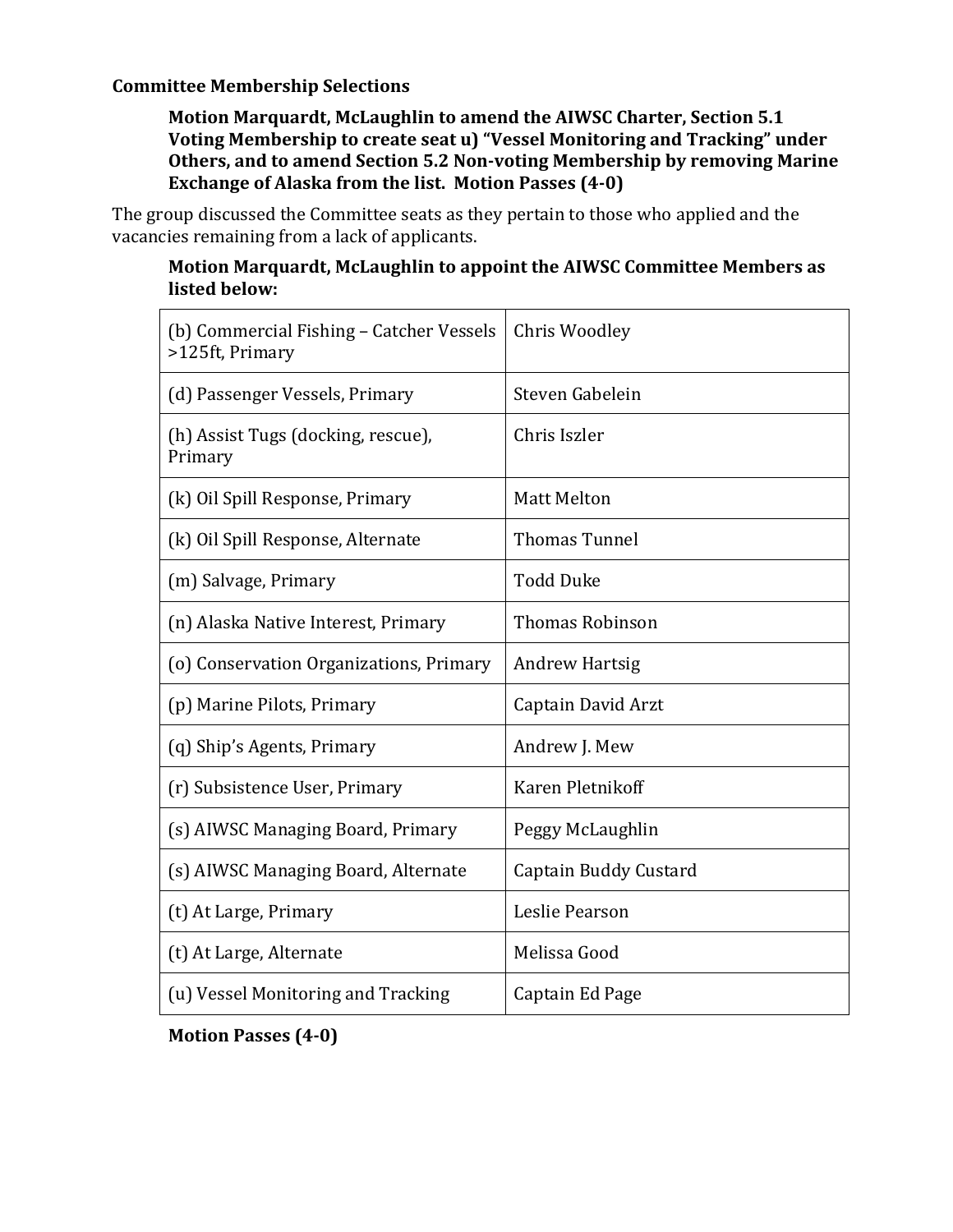The group further discussed how to handle the vacant seats and each volunteered to approach parties within the various industries to generate more interest. These are listed separately in the Action Items Review of this document.

### **Old Business**

# **West Coast Harbor Safety Committee Summit**

Mr. Poe reported on his experience and involvement at the West Coast Harbor Safety Committee Summit at the end of October. There are three of these Harbor/Waterway Safety Committees in Alaska, and there is potential for pooling together for future funding and other collaborative efforts.

# **AIWSC Logo**

The group deliberated over the four options presented for the AIWSC logo and decided on option two with the removal of the small boat and the fish. This logo will be used on the website, WSC letterhead, and other branding efforts going forward.

### **New Business**

# **Travel Policy**

Nuka Research presented a draft travel policy to be followed when arranging travel for future WSC Meetings. This is a guideline or philosophy to help keep the organization within budget parameters throughout the project. The group discussed the need for efficiency in developing the agendas so that travel funds are not squandered for short meetings with few action items.

### **Motion Marquardt, Custard to approve the AIWSC Travel Policy as presented. Motion Passes (4-0)**

# **Date and Place for WSC Meeting**

The group discussed aspects of a proposed agenda (Organization overview, Workgroup Development, and an introduction to the concept of a Waterway Safety Plan.)

The first meeting of the WSC will be held in Anchorage on February 28, 2018.

Nuka will work with President Kelty and Chair McLaughlin to develop an agenda, and will also look into free or low-cost meeting place to accommodate the group. Captain Custard offered the AMPRN Conference Room for any and all future Managing Board meetings.

# **Review Action Items**

- Committee Seat Applicant Outreach: Custard American Seafoods, OSI; Kelty crabbers; McLaughlin - Matson, Delta Western, Harbormasters/Local Government; Marquardt – AML; Robertson – Doug Davis
- Nuka will send out notice to applicants of Committee Selection results
- Nuka will work with Kelty and McLaughlin to develop the first WSC Agenda
- Nuka will work with Aaron Poe to find a suitable meeting place for the Committee